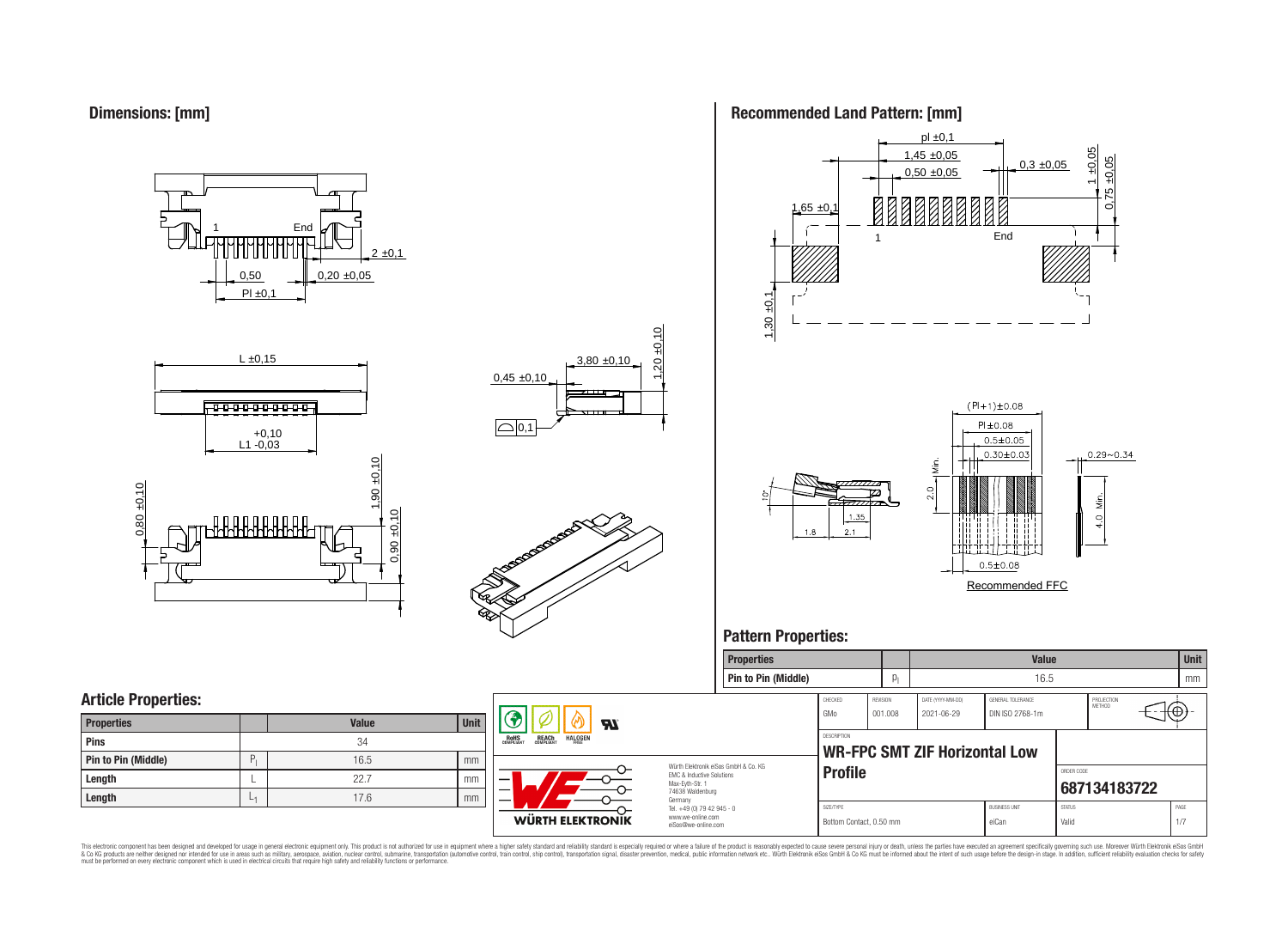### **Kind Properties:**

| <b>Properties</b> |                  | <b>Value</b> | <b>Unit</b> |
|-------------------|------------------|--------------|-------------|
| Pitch             |                  | U.5          | mm          |
| <b>Durability</b> | 20 Mating cycles |              |             |

# **Material Properties:**

| <b>Insulator Material</b>            | <b>LCP</b>                                   |
|--------------------------------------|----------------------------------------------|
| <b>Insulator Flammability Rating</b> | $UL94$ V-0                                   |
| <b>Insulator Color</b>               | Ivory                                        |
| <b>Actuator Material</b>             | PA <sub>6</sub> T                            |
| <b>Actuator Flammability Rating</b>  | <b>UL94 V-0</b>                              |
| <b>Actuator Color</b>                | <b>Black</b>                                 |
| <b>Contact Material</b>              | Phosphor Bronze                              |
| <b>Contact Plating</b>               | 120 ( $\mu$ ") Tin over 30 ( $\mu$ ") Nickel |
| <b>Contact Type</b>                  | Stamped                                      |
| <b>Solder Tabs</b>                   | <b>Brass</b>                                 |

## **General Information:**

# **Electrical Properties:**

| <b>Properties</b>            |               | <b>Test conditions</b> | Value | <b>Unit</b>    | Tol. |
|------------------------------|---------------|------------------------|-------|----------------|------|
| <b>Rated Current</b>         | ΙR            |                        | 0.4   | $\overline{A}$ |      |
| <b>Working Voltage</b>       |               |                        | 50    | V(AC)          |      |
| <b>Withstanding Voltage</b>  |               | min                    | 250   | V(AC)          |      |
| <b>Contact Resistance</b>    | R             |                        | 30    | $m\Omega$      | max. |
| <b>Insulation Resistance</b> | $R_{\mid SO}$ |                        | 100   | M.             | min. |

# **Certification:**

**RoHS Approval RoHS Approval Compliant** [2011/65/EU&2015/863]

# **Certification:**

| <b>REACh Approval</b> | Conform or declared [(EC)1907/2006] |
|-----------------------|-------------------------------------|
| <b>Halogen Free</b>   | Conform [IEC 61249-2-21]            |
| <b>Halogen Free</b>   | Conform [JEDEC JS709B]              |
| <b>UL Approval</b>    | E323964                             |

## **Packaging Properties:**

| . aundyniy                | Reel<br>lape<br>and |
|---------------------------|---------------------|
| <b>Unit</b><br>rackayılıy | 4000                |

# **Specific Recommendation:**

In order to handle products correctly, please download our precaution guide which is available under "Tutorials" on our Homepage: www. we-online.com/precaution\_6873xx124422

| <b>HI</b>                                                               |                                                                                                                     | CHECKED<br>GMo                       | <b>REVISION</b><br>001.008 | DATE (YYYY-MM-DD)<br>2021-06-29      | GENERAL TOLERANCE<br>DIN ISO 2768-1m |                        | PROJECTION<br><b>METHOD</b> | ιτΨ         |  |
|-------------------------------------------------------------------------|---------------------------------------------------------------------------------------------------------------------|--------------------------------------|----------------------------|--------------------------------------|--------------------------------------|------------------------|-----------------------------|-------------|--|
| <b>ROHS</b><br>COMPLIANT<br><b>REACH</b><br>COMPLIANT<br><b>HALOGEN</b> |                                                                                                                     | <b>DESCRIPTION</b>                   |                            | <b>WR-FPC SMT ZIF Horizontal Low</b> |                                      |                        |                             |             |  |
|                                                                         | Würth Elektronik eiSos GmbH & Co. KG<br>EMC & Inductive Solutions<br>Max-Evth-Str. 1<br>74638 Waldenburg<br>Germany | <b>Profile</b>                       |                            |                                      |                                      | ORDER CODE             | 687134183722                |             |  |
| WÜRTH ELEKTRONIK                                                        | Tel. +49 (0) 79 42 945 - 0<br>www.we-online.com<br>eiSos@we-online.com                                              | SIZE/TYPE<br>Bottom Contact, 0.50 mm |                            |                                      | <b>BUSINESS UNIT</b><br>eiCan        | <b>STATUS</b><br>Valid |                             | PAGE<br>2/7 |  |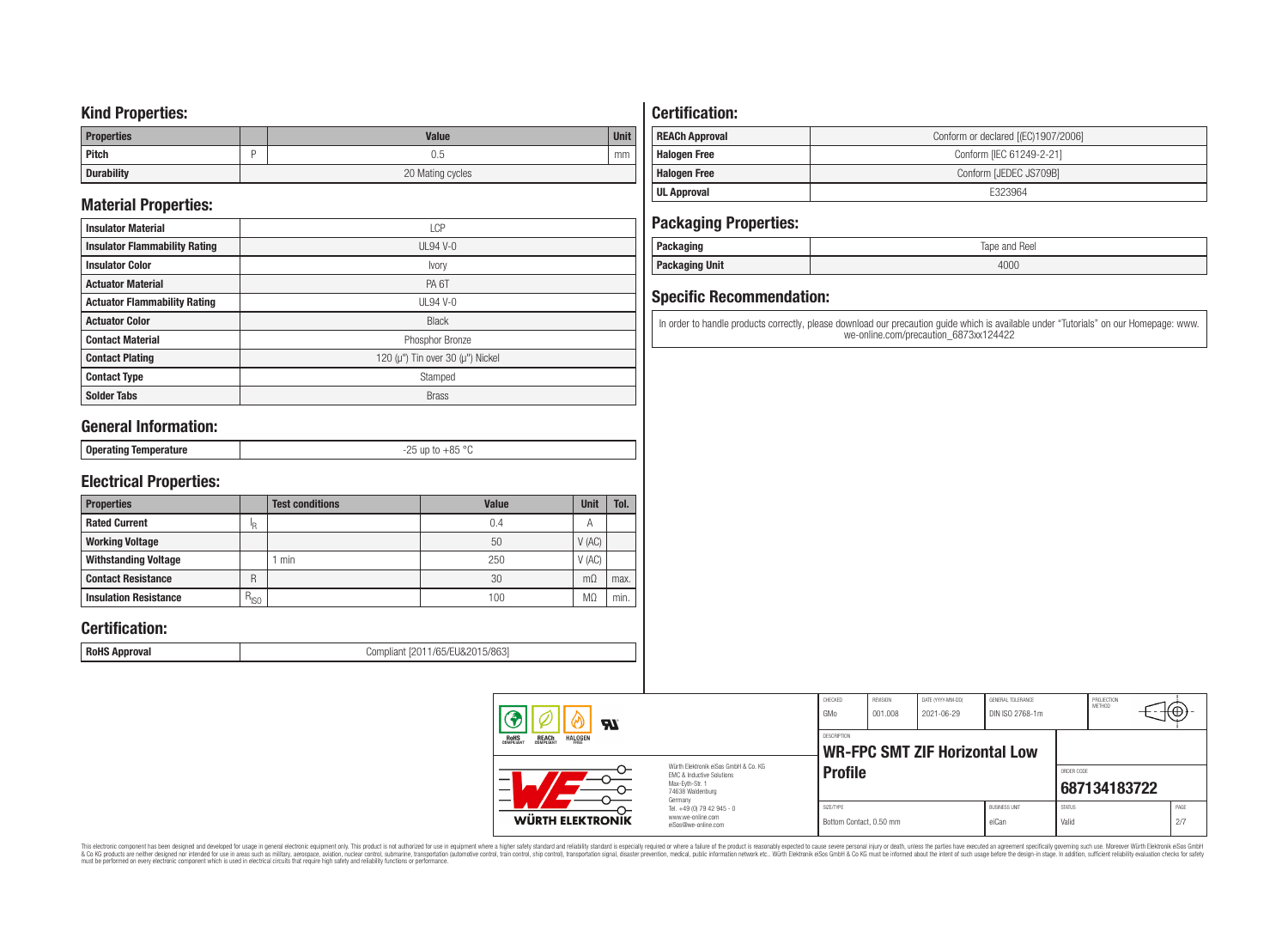## **Packaging Specification - Tape: [mm]**

### **Packaging Specification - Reel: [mm]**







This electronic component has been designed and developed for usage in general electronic equipment only. This product is not authorized for use in equipment where a higher safely standard and reliability standard si espec & Ook product a label and the membed of the seasuch as marked and as which such a membed and the such assume that income in the seasuch and the simulation and the such assume that include to the such a membed and the such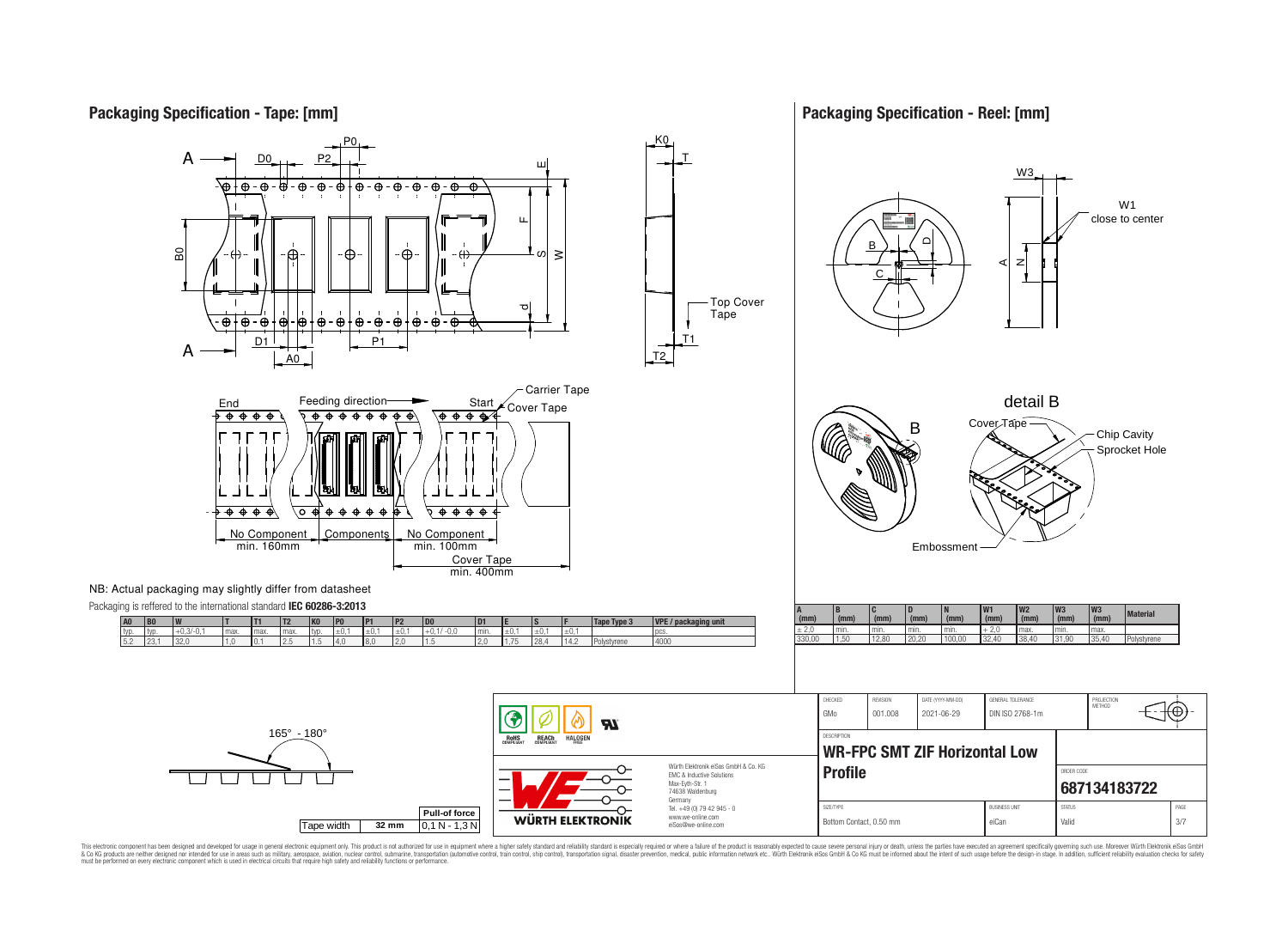

#### NB: Actual packaging may slightly differ from datasheet

| $L_C$ (mm) | 144<br>$W_C$ (mm) | $H0$ (mm) | No. of ree<br>outer packaging | Packaging<br><b>Unit</b> | Material |
|------------|-------------------|-----------|-------------------------------|--------------------------|----------|
| typ        | typ               |           | reel.                         | <b>DCS</b>               |          |
| 350        | 1350              | 320       |                               | 28000                    | Paper    |

| <b>RI</b>                                                               |                                                                                                                     | CHECKED<br>GMo                       | REVISION<br>001.008                          | DATE (YYYY-MM-DD)<br>2021-06-29 | GENERAL TOLERANCE<br>DIN ISO 2768-1m |                        | PROJECTION<br><b>METHOD</b> | ₩Œ          |
|-------------------------------------------------------------------------|---------------------------------------------------------------------------------------------------------------------|--------------------------------------|----------------------------------------------|---------------------------------|--------------------------------------|------------------------|-----------------------------|-------------|
| <b>REACH</b><br>COMPLIANT<br><b>HALOGEN</b><br><b>ROHS</b><br>COMPLIANT |                                                                                                                     |                                      | DESCRIPTION<br>WR-FPC SMT ZIF Horizontal Low |                                 |                                      |                        |                             |             |
| –                                                                       | Würth Elektronik eiSos GmbH & Co. KG<br>EMC & Inductive Solutions<br>Max-Evth-Str. 1<br>74638 Waldenburg<br>Germany | <b>Profile</b>                       |                                              |                                 |                                      | ORDER CODE             | 687134183722                |             |
| WÜRTH ELEKTRONIK                                                        | Tel. +49 (0) 79 42 945 - 0<br>www.we-online.com<br>eiSos@we-online.com                                              | SIZE/TYPE<br>Bottom Contact, 0.50 mm |                                              |                                 | <b>BUSINESS UNIT</b><br>eiCan        | <b>STATUS</b><br>Valid |                             | PAGE<br>4/7 |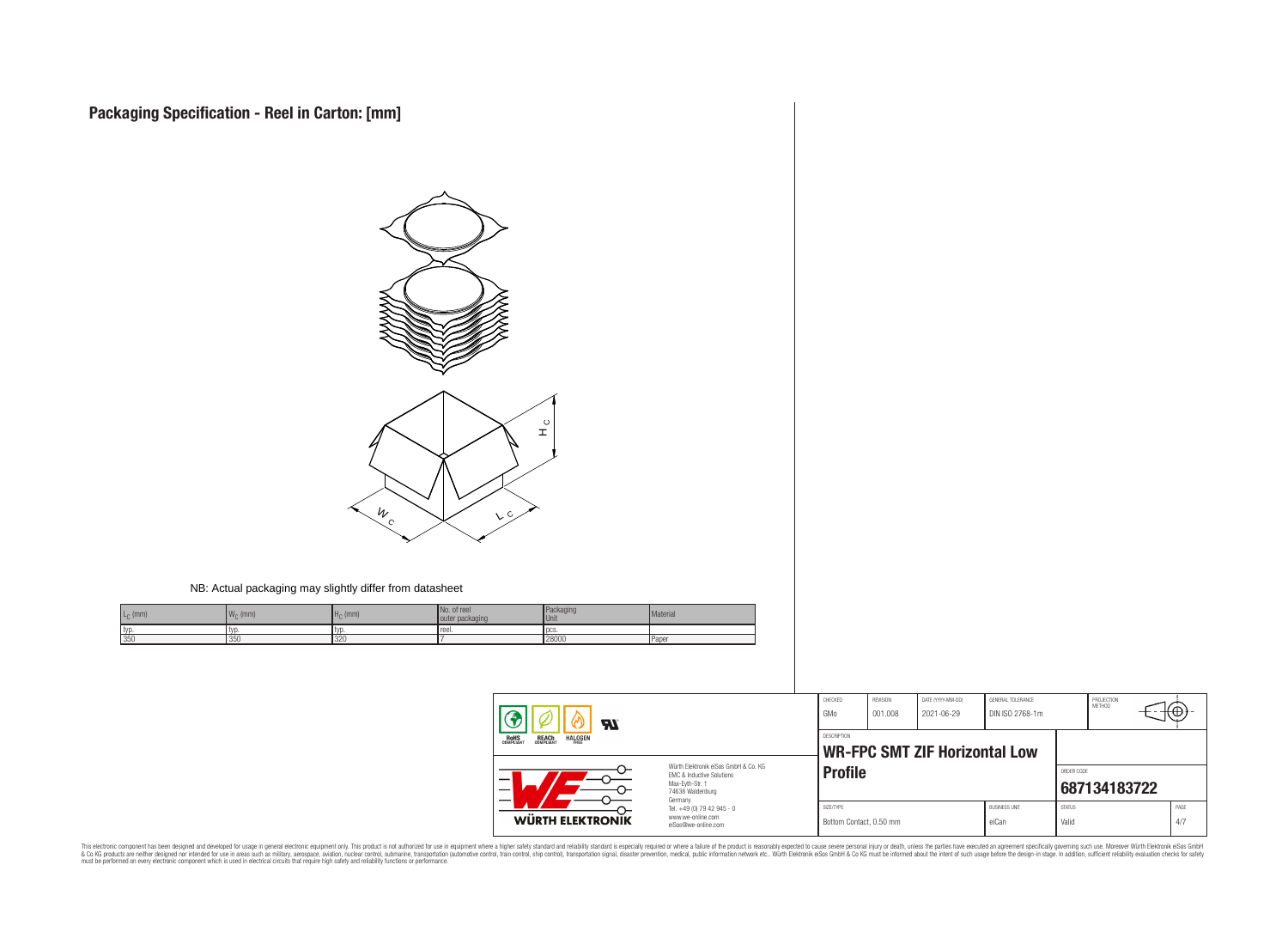# **Classification Reflow Profile for SMT components:**



# **Classification Reflow Soldering Profile:**

| <b>Profile Feature</b>                              |                    | <b>Value</b>                     |
|-----------------------------------------------------|--------------------|----------------------------------|
| <b>Preheat Temperature Min</b>                      | $\frac{1}{s}$ min  | 150 °C                           |
| <b>Preheat Temperature Max</b>                      | $\mathsf{I}$ s max | 200 °C                           |
| Preheat Time $t_s$ from $T_{s min}$ to $T_{s max}$  | t,                 | $60 - 120$ seconds               |
| Ramp-up Rate $(T_1$ to $T_p$ )                      |                    | $3^{\circ}$ C/ second max.       |
| <b>Liquidous Temperature</b>                        | T,                 | 217 °C                           |
| Time t <sub>i</sub> maintained above T <sub>1</sub> | t,                 | 60 - 150 seconds                 |
| Peak package body temperature                       | T <sub>o</sub>     | $T_p \leq T_c$ , see Table below |
| Time within 5°C of actual peak<br>temperature       | $t_{p}$            | $20 - 30$ seconds                |
| Ramp-down Rate $(T_p$ to $T_1$ )                    |                    | $6^{\circ}$ C/ second max.       |
| Time 25°C to peak temperature                       |                    | 8 minutes max.                   |

refer to IPC/ JEDEC J-STD-020E

# **Package Classification Reflow Temperature (T<sup>c</sup> ):**

| <b>Properties</b>                                                    | Volume mm <sup>3</sup><br>< 350 | Volume mm <sup>3</sup><br>350-2000 | Volume mm <sup>3</sup><br>>2000 |
|----------------------------------------------------------------------|---------------------------------|------------------------------------|---------------------------------|
| <b>PB-Free Assembly   Package Thickness  </b><br>$< 1.6$ mm          | 260 °C                          | 260 °C                             | 260 °C                          |
| <b>PB-Free Assembly   Package Thickness  </b><br>$1.6$ mm $- 2.5$ mm | 260 °C                          | 250 °C                             | 245 °C                          |
| <b>PB-Free Assembly   Package Thickness  </b><br>$>2.5$ mm           | 250 °C                          | 245 °C                             | 245 °C                          |

refer to IPC/ JEDEC J-STD-020E

| Яī<br><b>REACH</b><br>COMPLIANT<br><b>HALOGEN</b><br><b>ROHS</b><br>COMPLIANT<br>Würth Elektronik eiSos GmbH & Co. KG<br>FMC & Inductive Solutions<br>—<br>Max-Evth-Str. 1<br>$\overline{\phantom{0}}$<br>74638 Waldenburg<br>Germany |                                                                        | CHECKED<br>GMo                       | <b>REVISION</b><br>001.008           | DATE (YYYY-MM-DD)<br>2021-06-29 | GENERAL TOLERANCE<br>DIN ISO 2768-1m |                        | PROJECTION<br><b>METHOD</b> |                            | ᠇ᡃᠠᡃᡛᢧ      |
|---------------------------------------------------------------------------------------------------------------------------------------------------------------------------------------------------------------------------------------|------------------------------------------------------------------------|--------------------------------------|--------------------------------------|---------------------------------|--------------------------------------|------------------------|-----------------------------|----------------------------|-------------|
|                                                                                                                                                                                                                                       |                                                                        | <b>DESCRIPTION</b>                   | <b>WR-FPC SMT ZIF Horizontal Low</b> |                                 |                                      |                        |                             |                            |             |
|                                                                                                                                                                                                                                       |                                                                        |                                      | <b>Profile</b>                       |                                 |                                      |                        |                             | ORDER CODE<br>687134183722 |             |
| WÜRTH ELEKTRONIK                                                                                                                                                                                                                      | Tel. +49 (0) 79 42 945 - 0<br>www.we-online.com<br>eiSos@we-online.com | SIZE/TYPE<br>Bottom Contact, 0.50 mm |                                      |                                 | <b>BUSINESS UNIT</b><br>eiCan        | <b>STATUS</b><br>Valid |                             |                            | PAGE<br>5/7 |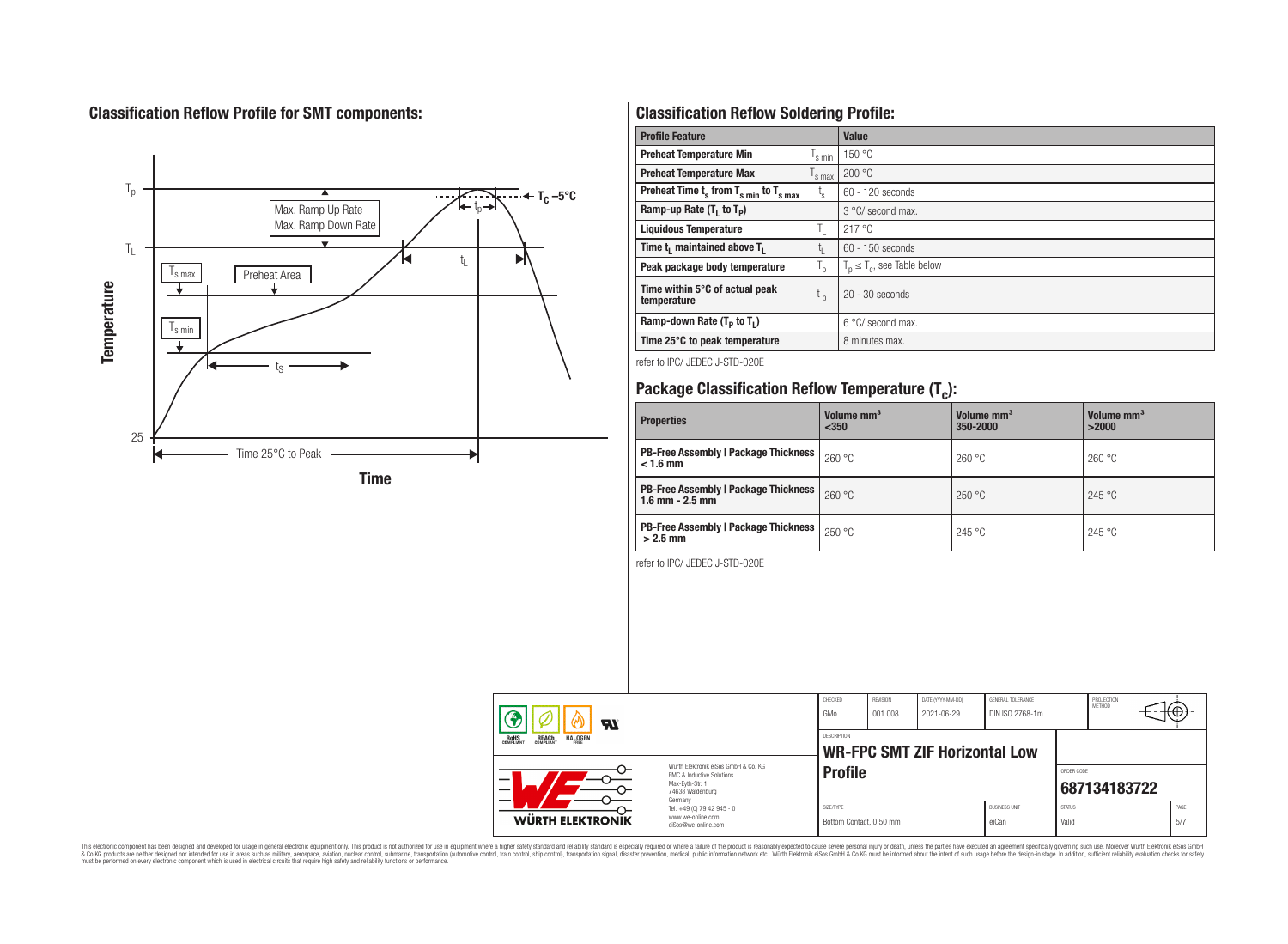# **Cautions and Warnings:**

### **The following conditions apply to all goods within the product series of the Connectors of Würth Elektronik eiSos GmbH & Co. KG:**

#### **General:**

- This mechanical component is designed and manufactured for use in general electronic equipment.
- Würth Elektronik must be asked for written approval (following the PPAP procedure) before incorporating the components into any equipment in fields such as military, aerospace, aviation, nuclear control, submarine, transportation (automotive control, train control, ship control), transportation signal, disaster prevention, medical, public information network, etc. where higher safety and reliability are especially required and/or if there is the possibility of direct damage or human injury.
- Mechanical components that will be used in safety-critical or high-reliability applications, should be pre-evaluated by the customer.
- The mechanical component is designed and manufactured to be used within the datasheet specified values. If the usage and operation conditions specified in the datasheet are not met, the component may be damaged or dissolved.
- Do not drop or impact the components, the component may be damaged.
- Prevent any damage or scratches on the component, especially on the actuator.
- Direct mechanical impact to the product shall be prevented (e.g overlapping of the PCB's).
- Würth Elektronik products are qualified according to international standards, which are listed in each product reliability report. Würth Elektronik does not warrant any customer qualified product characteristics beyond Würth Elektroniks' specifications, for its validity and sustainability over time.
- The responsibility for the applicability of the customer specific products and use in a particular customer design is always within the authority of the customer. All technical specifications for standard products do also apply to customer specific products.
- The mechanical component is designed to be used along with Würth Elektronik counterparts and tools. Würth Elektronik cannot ensure the reliability of these components while being used with other products.

#### **Product Specific:**

#### **Soldering:**

- The solder profile must comply with the technical product specifications. All other profiles will void the warranty.
- All other soldering methods are at the customers' own risk.

#### **Cleaning and Washing:**

- Washing agents used during the production to clean the customer application might damage or change the characteristics of the component, body, pins and termination. Washing agents may have a negative effect on the long-term functionality of the product.
- Using a brush during the cleaning process may deform function relevant areas. Therefore, we do not recommend using a brush during the PCB cleaning process.

#### **Potting and Coating:**

• If the product is potted in the customer application, the potting material might shrink or expand during and after hardening. Shrinking could lead to an incomplete seal, allowing contaminants into the components. Expansion could damage the components. We recommend a manual inspection after potting or coating to avoid these effects.

#### **Storage Conditions:**

- A storage of Würth Elektronik products for longer than 12 months is not recommended. Within other effects, the terminals may suffer degradation, resulting in bad solderability. Therefore, all products shall be used within the period of 12 months based on the day of shipment.
- Do not expose the components to direct sunlight.
- The storage conditions in the original packaging are defined according to DIN EN 61760-2.
- The storage conditions stated in the original packaging apply to the storage time and not to the transportation time of the components.

#### **Packaging:**

• The packaging specifications apply only to purchase orders comprising whole packaging units. If the ordered quantity exceeds or is lower than the specified packaging unit, packaging in accordance with the packaging specifications cannot be ensured.

#### **Handling:**

- Do not repeatedly operate the component with excessive force. It may damage or deform the component resulting in malfunction.
- In the case a product requires particular handling precautions, in addition to the general recommendations mentioned here before, these will appear on the product datasheet
- The temperature rise of the component must be taken into consideration. The operating temperature is comprised of ambient temperature and temperature rise of the component.The operating temperature of the component shall not exceed the maximum temperature specified.

These cautions and warnings comply with the state of the scientific and technical knowledge and are believed to be accurate and reliable. However, no responsibility is assumed for inaccuracies or incompleteness.

| Яľ<br><b>REACH</b><br>COMPLIANT<br><b>HALOGEN</b><br><b>ROHS</b><br>COMPLIANT<br>Würth Flektronik eiSos GmbH & Co. KG<br>FMC & Inductive Solutions<br>Max-Evth-Str. 1<br>74638 Waldenburg<br>Germany |                                                                        | CHECKED<br>GMo                       | REVISION<br>001.008 | DATE (YYYY-MM-DD)<br>2021-06-29      | GENERAL TOLERANCE<br>DIN ISO 2768-1m |                        | PROJECTION<br><b>METHOD</b> | ₩₩.         |
|------------------------------------------------------------------------------------------------------------------------------------------------------------------------------------------------------|------------------------------------------------------------------------|--------------------------------------|---------------------|--------------------------------------|--------------------------------------|------------------------|-----------------------------|-------------|
|                                                                                                                                                                                                      |                                                                        | DESCRIPTION                          |                     | <b>WR-FPC SMT ZIF Horizontal Low</b> |                                      |                        |                             |             |
|                                                                                                                                                                                                      |                                                                        | <b>Profile</b>                       |                     |                                      |                                      |                        | ORDER CODE<br>687134183722  |             |
| <b>WÜRTH ELEKTRONIK</b>                                                                                                                                                                              | Tel. +49 (0) 79 42 945 - 0<br>www.we-online.com<br>eiSos@we-online.com | SIZE/TYPE<br>Bottom Contact, 0.50 mm |                     |                                      | <b>BUSINESS UNIT</b><br>eiCan        | <b>STATUS</b><br>Valid |                             | PAGE<br>6/7 |

This electronic component has been designed and developed for usage in general electronic equipment only. This product is not authorized for use in equipment where a higher safety standard and reliability standard si espec & Ook product a label and the membed of the seasuch as marked and as which such a membed and the such assume that income in the seasuch and the simulation and the such assume that include to the such a membed and the such